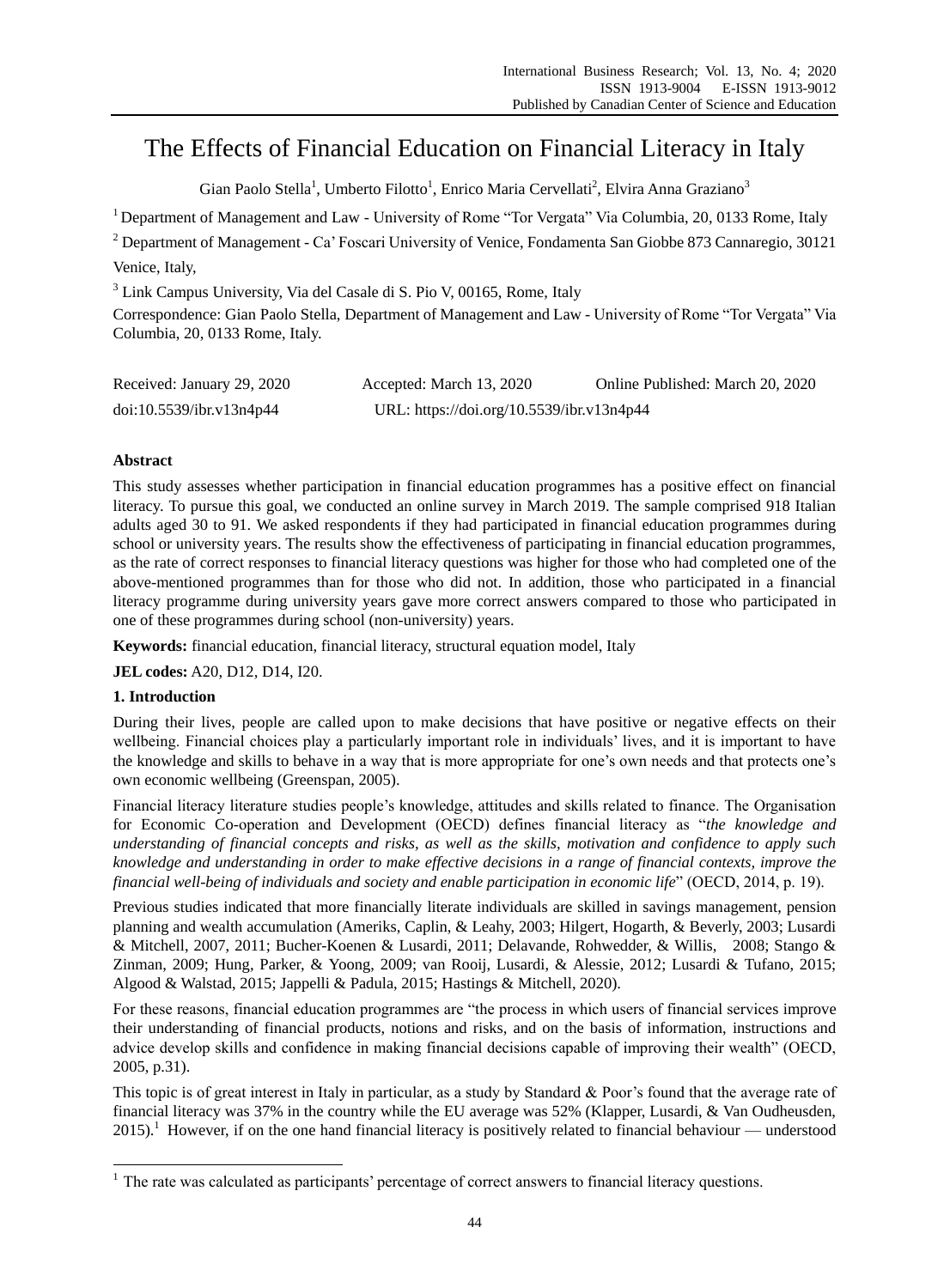as the capacity of individuals to manage investments and accumulate savings (Lusardi, 2004; Hilgert et al., 2003; Lyons, 2007; Bell, Gorin, & Hogarth, 2009) — on the other hand relevant literature also examines the positive effects of financial education programmes on people's literacy and subsequent choices (Lyons, Palmer, Jayaratne, & Scherpf, 2006; Alsemgeest, 2015).

The present work aims to assess whether participation in financial education programmes<sup>2</sup> during school or university years has a positive effect on financial literacy levels. We distributed an online survey containing financial literacy questions, questions regarding the participation in educational programmes, as well as socio-economic information.

We conducted our study in March 2019 with a sample of 918 adults living in Italy. The results indicate that participation in financial education programmes during school or university periods has a positive effect on financial literacy. Furthermore, participation in financial education programmes during university years has a greater effect than participation during school years.

This study is divided into the following sections. In section 1, we present the literature review; in section 2, we outline the research hypotheses and measures; in section 3, we describe the sample, the variables used and the descriptive analyses; in section 4, we present the results; and in section 5, we outline the conclusions.

## **2. Literature Review**

As mentioned above, the literature analysing the impact of financial education programmes on financial literacy is divided between those authors who advocate their effectiveness and those who do not.

Among the latter group of studies, Mandell and Klein (2009) study of high school students in the US analysed the effects of participating in a finance course and found no significant differences between those who attended and those who did not. According to Campbell (2006), improvements in financial literacy can result less from participation in financial education programmes than from exogenous factors ignored in econometric regressions. Fernandes, Lynch, and Netemeyer, (2014) analysed 90 studies on an international scale and found that completion of financial education programmes did not produce a significant change in the participants' long-term behaviour. Hung et al., (2009) and Hastings, Madrian, and Skimmyhorn, (2013) have observed similar results in their own studies. Additionally, Carpena, Cole, Shapiro, and Zia, (2011) study of 1,200 households in India revealed that financial education programmes had little effect on people's ability to make financial calculations and analyse insurance costs. However, the same study found that participation in such programmes led to improvements in financial product management, selection and planning skills. Willis (2008) explored the inability of financial education programmes to provide the right mix of knowledge and skills. The author demonstrated that financial education interventions cannot improve individuals' financial behaviour to prevent them from making the wrong financial choices. Additionally, Willis (2011) argues that such initiatives would not be successful in the adult population and highlights that only stricter regulations can induce more conscious financial behaviour.

With regard instead to the first group of studies, Bernheim, Garrett, and Maki, (2001) analysed a sample of individuals aged 30 to 49 who had completed a financial education course during high school and found that these programmes led people to accumulate more wealth and savings in the long term. Studies of the benefits of financial education programmes have found that those who completed such programmes have positively changed their spending and saving habits (Danes, Huddleston-Casas, & Boyce, 1999; Danes & Haberman, 2004). According to Lusardi (2008), financial education programmes have positive effects on families' ability to make savings and investment decisions. Carlin et al.'s (2012) study of 2,357 students in the US aged 13 to 19 found that financial education increased students' ability to create a budget consistent with their income and expenditures. According to Lührmann, Serra-Garcia, and Winter, (2015), financial education programmes improve adolescents' purchasing behaviour by making them more cautious and less impulsive. Among the measures that need to be developed for the success of financial education programmes, special mention should be made of teachers' ability to easily explain financial concepts and the prudence of measuring ex ante participants' financial literacy levels to verify the effectiveness of education programmes (Walstad, Rebeck, & MacDonald, 2010). Lusardi and Mitchell (2014) connected the success of a financial education programme to the organisers' ability to transmit financial concepts into a language the target audience could understand.

#### **3. Research Hypotheses**

-

The hypotheses examined in the study are the following.

 $2$  School years are defined as the period of education from 10 to 18 years of age, while university years are defined as the period of education between 19 and 26 years of age.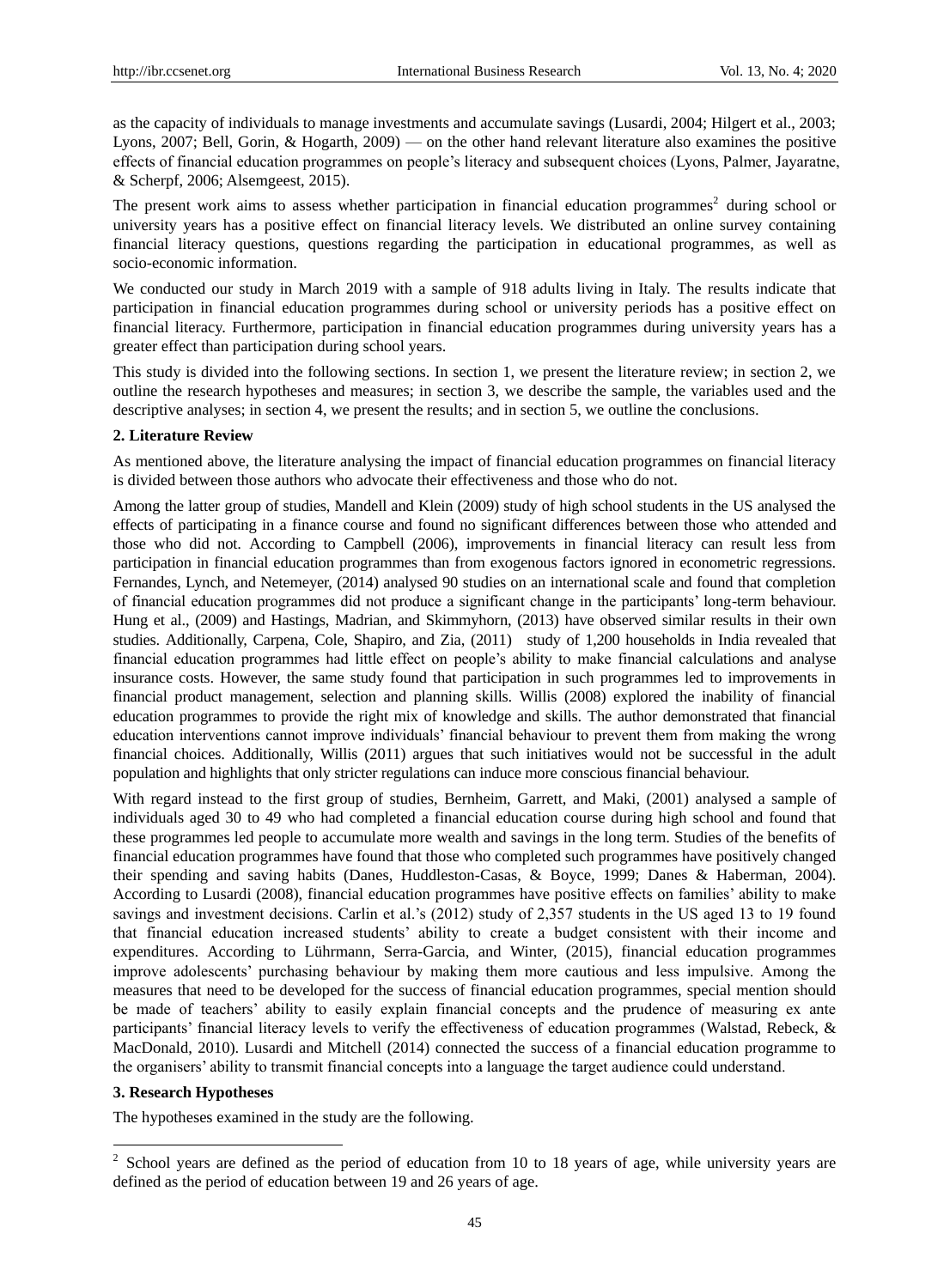H0: Participation in financial education programmes does not affect financial literacy in adulthood.

H1: Participation in financial education programmes during school years positively affects financial literacy in adulthood.

H2: Participation in financial education programmes during university years positively affects financial literacy in adulthood.

H3: Participation in financial education programmes during university years has a greater positive influence than participation during school years.

## *3.1 Measures*

The variables analysed in this study concern participation in financial education programmes. In particular, we examined two variables. The first was whether respondents had attended financial education programmes during (primary and secondary) school years, while the second was whether or not respondents had participated in financial education programmes during university years both variables were binary (dummies) where 1 indicated attendance while 0 indicated lack of attendance. Following the guidelines provided by the OECD (2014), we quantified financial literacy levels by analysing three different factors: knowledge, skills and financial attitudes.

As far as knowledge is concerned, five questions from report conducted by the National Financial Capability Studies  $(NFCS)^3$  were included in the survey. Lusardi and Mitchell formulated these questions as a key benchmark for measuring levels of financial knowledge (Lusardi & Mitchell, 2014).

Regards financial skills, we used Stella, Filotto, & Cervellati, (2020) questions. The questions analysing financial skills tested respondents' ability to make the best decision in five different scenarios. Each question about financial knowledge and ability had only one correct option. Correct answers were worth one point while incorrect answers were worth zero. When analysing the results, we recorded the "do not know" and "refuse to answer" options as incorrect, in line with the OECD methodology.

Finally, with regard to financial attitudes, we examined Stella et al.,(2020) questions. Respondents could indicate their preference on a Likert scale ranging from 1 ("completely disagree") to 7 ("completely agree"). The aim was to assess respondents' attitudes towards financial issues, such as savings and investments.

In Table 1, we summarise the questions used in this study, which define scenarios to measure financial literacy, as well as the socio-economic variables such as gender, age, education, work status and income that were included in the survey.

| <b>Variable</b>                        | <b>Description</b>                                                                      |
|----------------------------------------|-----------------------------------------------------------------------------------------|
| Financial education – school years     | Participation in programme during school years: $1 = Yes, 0 = No$                       |
| Financial education – university years | Participation in programme during university years: $1 = Yes, 0 = No$                   |
| Financial skills                       | Overall score on financial skills questions; range 1-5                                  |
| Financial knowledge                    | Overall score on financial knowledge questions; range 1-5                               |
| Financial attitude                     | Overall score on financial attitude questions; range 1-7                                |
| Gender                                 | $1 =$ male, $0 =$ female                                                                |
|                                        |                                                                                         |
| Age                                    | Age in March 2019                                                                       |
| Marital status                         | $1 =$ married, $2 =$ divorced, $3 =$ widowed, $99 =$ refuse to answer                   |
| Education                              | $1 =$ primary school certificate, $2 =$ secondary school certificate, $3 =$ high school |
|                                        | diploma, $4 =$ bachelor's degree, $5 =$ master's degree, $6 =$ specialization           |
|                                        | course/PhD, $7 = I$ have not completed high school education, $98 =$ other, $99 =$      |
|                                        | refuse to answer                                                                        |
| Work status                            | 1 = full-time work ( $>$ 35 hours/week), 2 = part-time work ( $<$ 35 hours/week), 3 =   |
|                                        | stay at home, $4 =$ student, $5 =$ retired, $6 =$ disabled or unable to work, $7 =$     |
|                                        | unemployed, $98$ = other, $99$ = refuse to answer                                       |
| Income                                 | 1= less than \$10,000, 2 = between \$10,000 and \$20,000, 3 = between \$20,000 and      |
|                                        | \$40,000, 4 = between \$40,000 and \$80,000, 5 = more than \$80,000, 99 = refuse to     |
|                                        | answer                                                                                  |

 3 [http://www.usfinancialcapability.org/downloads/NFCS\\_2015\\_State\\_by\\_State\\_Qre.pdf](http://www.usfinancialcapability.org/downloads/NFCS_2015_State_by_State_Qre.pdf)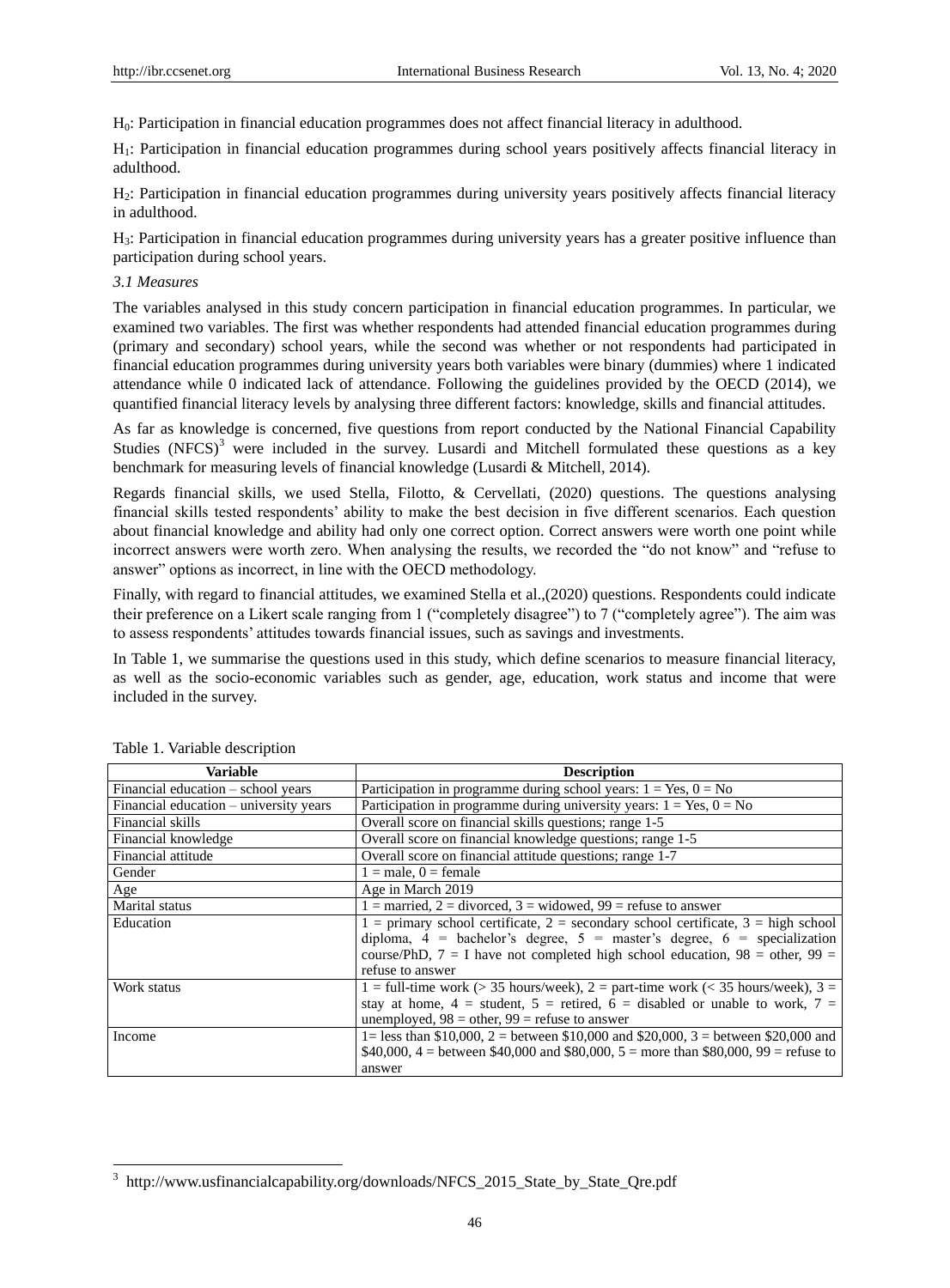## **4. Results**

## *4.1 Sample Description and Descriptive Analysis*

Respondents in our sample are Italian adults, aged 30 to 91 as of March 2019. The data were collected using the Computer-Assisted Web Interview (CAWI) survey methodology. According to Midler (2013), this method is based on the realisation of a research questionnaire disclosed on the website and all questions are previously predefined following the guidelines provided by Fowler et al. (1990). We have invited to participate in this research 1,400 individuals, randomly selected. At the end, we collected 1,000 questionnaires, and by excluding not considering the ones that lacked data for our analysis, we ended up with 918 questionnaires. In Table 2, we present descriptive statistics.<sup>4</sup>

## **Variable Mean** *SD* **Min Max** Financial education – school .193 .395 0 1 Financial education – university ...  $226$  ...  $418$  0 1 Financial skills 3.198 1.285 0 5 Financial knowledge 2.674 1.340 0 5 Financial attitude 5.972 .934 1 7 Gender 1.516 .500 0 1 Age 30 30 91 Marital status 1.748  $\begin{array}{|c|c|c|c|c|c|c|c|c|} \hline \end{array}$  1.748  $\begin{array}{|c|c|c|c|c|c|c|c|c|} \hline \end{array}$  1.7217  $\begin{array}{|c|c|c|c|c|c|c|c|c|} \hline \end{array}$  1.799 Education 1 99 Work status 1.915 1.589 1 99 Income 19.722  $36.591$  1 99

## Table 2. Descriptive statistics  $(N = 918)$

#### *4.2 Preliminary Analysis*

-

In Table 3, we present financial literacy levels — broken down by knowledge, skills and attitudes —related to participation in financial education programmes during school and university years.

|                            |                | <b>Financial education –</b><br>school vears $(\% )$ |            | <b>Financial education -</b><br>university years $(\% )$ |            |  |
|----------------------------|----------------|------------------------------------------------------|------------|----------------------------------------------------------|------------|--|
| <b>Variable</b>            | <b>Score</b>   | N <sub>0</sub>                                       | <b>Yes</b> | No.                                                      | <b>Yes</b> |  |
| <b>Financial knowledge</b> | 0              | 9.3                                                  | 2.8        | 9.9                                                      | 1.9        |  |
|                            |                | 12.8                                                 | 7.3        | 13.9                                                     | 4.3        |  |
|                            | 2              | 23.2                                                 | 15.8       | 22.7                                                     | 18.8       |  |
|                            | 3              | 28.2                                                 | 23.7       | 27.7                                                     | 26         |  |
|                            | 4              | 22.0                                                 | 38.4       | 21.5                                                     | 37.5       |  |
|                            | 5              | 4.5                                                  | 11.9       | 4.2                                                      | 11.5       |  |
| <b>Financial skills</b>    | $\Omega$       | 4.3                                                  | 2.8        | 5.1                                                      | 0.5        |  |
|                            |                | 6.7                                                  | 8.5        | 7.5                                                      | 5.8        |  |
|                            | $\overline{c}$ | 15.1                                                 | 13.0       | 15.9                                                     | 10.6       |  |
|                            | 3              | 29.1                                                 | 22.6       | 28.9                                                     | 24.5       |  |
|                            | 4              | 32                                                   | 31.1       | 30.6                                                     | 36.1       |  |
|                            | 5              | 12.7                                                 | 22.0       | 12.1                                                     | 22.6       |  |
| <b>Financial Attitude</b>  |                | $\Omega$ .                                           | $\Omega$   | $\Omega$                                                 | $\cdot$    |  |
|                            | $\overline{2}$ | $.8\,$                                               | $\cdot$    | .7                                                       | .5         |  |

Table 3. Comparison between financial literacy and education

The results indicate that participation in financial education programmes positively affects financial knowledge, skills and attitudes. Respondents who attended programmes during school years scored higher on financial knowledge and skills questions. These participants also displayed more conscious and prudent financial attitudes. The results improved significantly for those who participated in a financial programme during university compared to those who did so only during school. In Table 4, we present the correlations between our variables.

<sup>&</sup>lt;sup>4</sup> For the variables of marital status, level of education, work status and income, the answers "do not know" and ―refuse to answer‖, coded respectively as 98 and 99, were omitted from the analysis to avoid abnormal fluctuations in the values of the average and, consequently, of the standard deviation.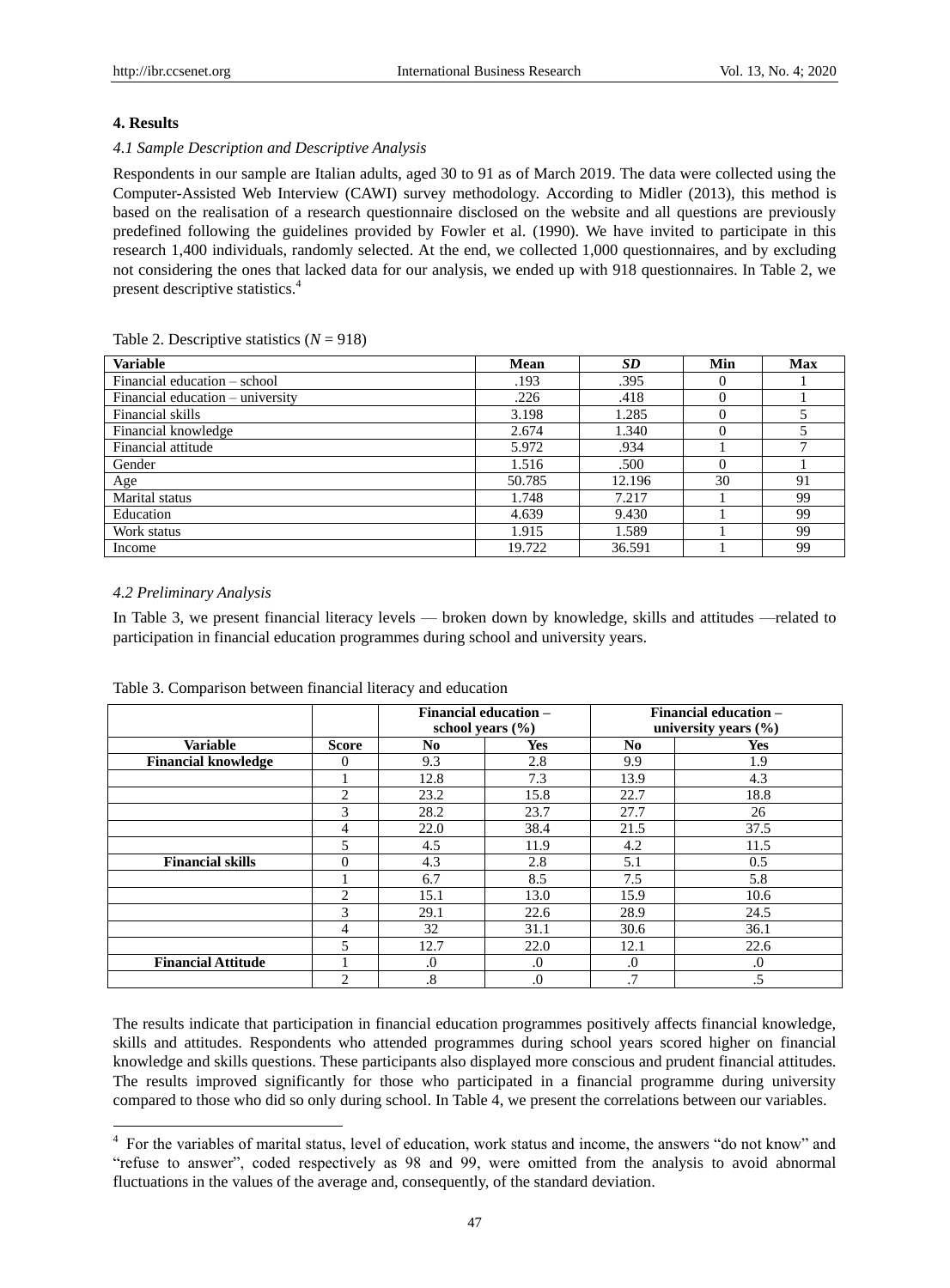## Table 4. Correlation matrix

| <b>Variables</b>                 |           |          |          |          |  |
|----------------------------------|-----------|----------|----------|----------|--|
| Financial education – Schools    |           |          |          |          |  |
| Financial education – University | $.555***$ |          |          |          |  |
| Financial skills                 | 159***    | $.043*$  |          |          |  |
| Financial knowledge              | $.242***$ | $173***$ | .407***  |          |  |
| Financial attitude               | .031      | .026     | $147***$ | $103***$ |  |

Note: Asterisks indicate the significance of the coefficients at 10%  $(*)$ , 5%  $(***)$  and 1%  $(***)$ .

Participation in a financial education programme during school years was positively related to financial skills and knowledge, but not to attitude. On the other hand, the other variables had positive and significant correlations.

#### *4.3 Financial Education Structural Equation Model*

In Figure 1, we present the structural model used to test the assumptions underlying this research.



Figure 1. Model of structural equations

The results indicate that the measurement model fits well with the data collected from the sample. The results suggest rejecting the null hypotheses  $(H_0)$ , i.e., that participation in financial education programmes does not affect financial literacy in adulthood. In particular, both the comparative fit index (CFI) and the Tucker-Lewis index (TLI) were greater than .9 (CFI = .958; TLI = .917), indicating strong data adaptation (Bentler, 1990). The chi-square value was significant ( $\chi$ -square [12] = 283.129,  $p < .001$ \*\*\*), and the root-mean square error of approximation (RMSEA) was equal to .045, confirming a close adaptation of the model to the data.

The results suggest not rejecting the first hypothesis  $(H_1)$ , i.e., that participation in financial education programmes during school years positively affects financial literacy in adulthood. We thus detect a positive influence of financial education programmes during school years on adults' financial literacy (H1: Standardised Path Coefficient  $[SPC] = .173$ ,  $p < .001***$ ).

The results also suggest not rejecting the second hypothesis  $(H<sub>2</sub>)$ , i.e., that participation in financial education programmes during university years positively affects financial literacy in adulthood. Thus, it seems to confirm the positive effects of programmes completed during university on financial literacy  $(H_2:$  SPC = .264, *p* < .001\*\*\*). These results appear in line with previous studies (e.g., Lusardi, 2004; Hilgert et al., 2003) showing that participation in financial education programmes translated into an improvement in adults' financial literacy and, in turn, into a better financial decision-making capacity.

With regard to our third hypothesis (H<sub>3</sub>), i.e., that participation in financial education programmes during university years has a greater positive influence than participation during school years, our results seem to suggest not rejecting it. This finding confirms the third hypothesis of the study.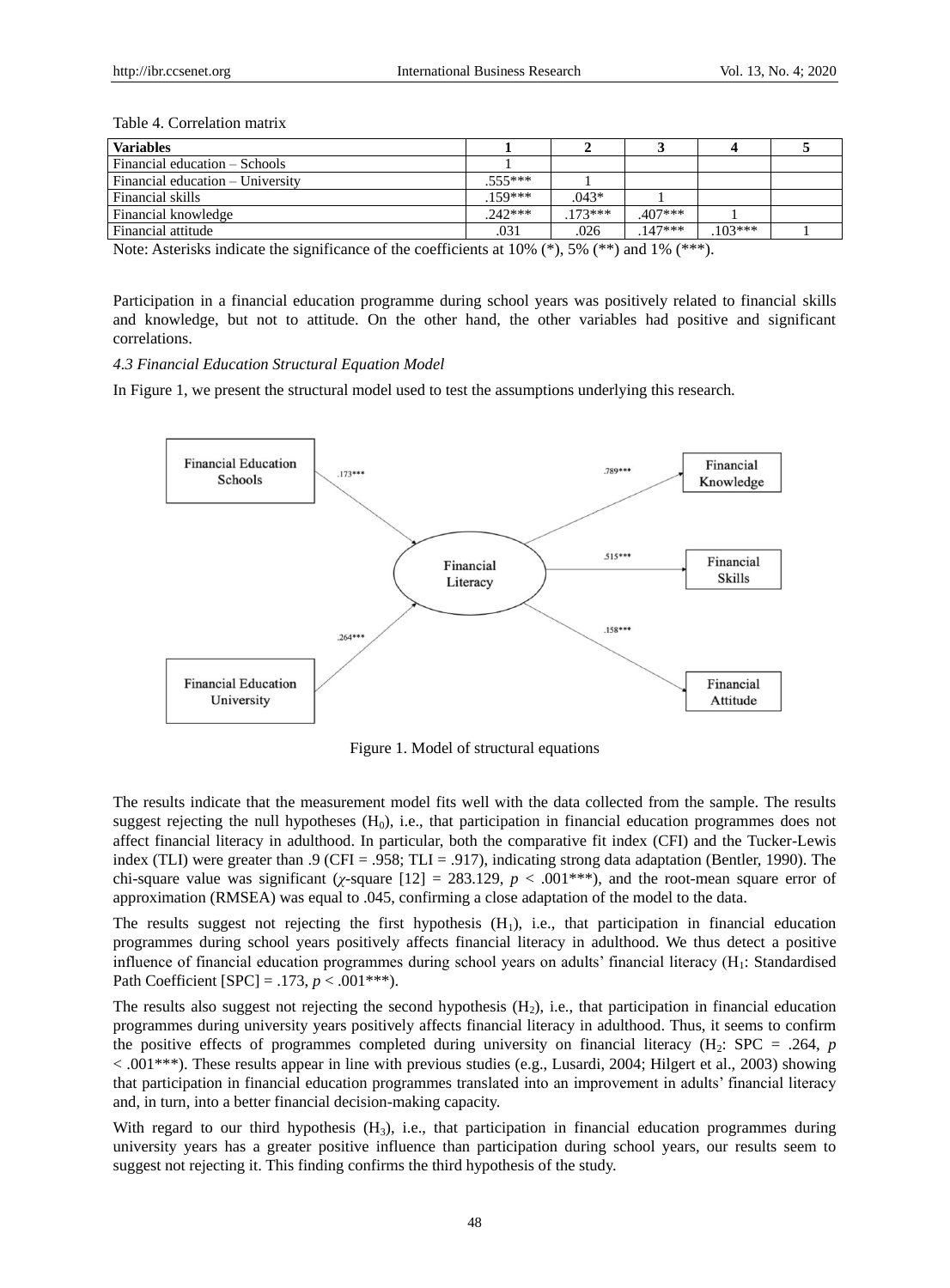## **5. Conclusions**

The aim of the present study was to verify whether participation in a financial education programme during school or university years had a positive effect on the financial literacy of a sample of adults living in Italy. The results suggest that participation in financial education programmes during both school and university has a positive effect on adults' financial literacy. A comparison of participation during different time periods revealed that receiving financial education during university years had a greater positive effect on financial literacy than receiving it during school. The results support Bernheim et al., (2001) conclusion that financial education is essential for increasing financial literacy and the quality of people's financial decision-making.

This study contributes to the existing literature by providing evidence of how financial literacy initiatives can improve levels of understanding in Italy and is especially in line with the results obtained by the countries, specifically especially in northern Europe, present in the European Union.

However, the analyses conducted in this work indicate that participation in financial education programmes has been very low among Italian adults. Thus, the findings highlight the need for closer collaboration between public and private authorities to agree on the methods and timing of long-term financial education programmes in Italy.

## **References**

- Allgood, S., & Walstad, W. B. (2016). The effects of perceived and actual financial literacy on financial behaviors. *Economic inquiry, 54*(1), 675-697. https://doi.org/10.1111/ecin.12255
- Alsemgeest, L. (2015). Arguments for and against financial literacy education: where to go from here? *International Journal of Consumer Studies, 39*(2), 155-161. <https://doi.org/10.1111/ijcs.12163>
- Ameriks, J., Caplin, A., & Leahy, J. (2003). Wealth accumulation and the propensity to plan. *The Quarterly Journal of Economics, 118*(3), 1007-1047. [https://doi.org/10.1162/00335530360698487](https://doi.org/10.1162/00335530360698487 )
- Bell, C. J., Gorin, D. R., & Hogarth, J. M. (2009). *Does Financial Education Affect Soldiers' Financial Behavior?* Networks Financial Institute Working Paper[. https://doi.org/10.2139/ssrn.1445635](https://doi.org/10.2139/ssrn.1445635 )
- Bentler, P. M. (1990). Comparative fit indexes in structural models. *Psychological bulletin, 107*(2), 238. <https://doi.org/10.1037/0033-2909.107.2.238>
- Bernheim, B. D., Garrett, D. M., & Maki, D. M. (2001). Education and saving:: The long-term effects of high school financial curriculum mandates. *Journal of public Economics, 80*(3), 435-465. [https://doi.org/10.1016/s0047-2727\(00\)00120-1](https://doi.org/10.1016/s0047-2727(00)00120-1 )
- Bucher-Koenen, T., & Lusardi, A. (2011). Financial literacy and retirement planning in Germany. *Journal of Pension Economics and Finance, 10*(4), 565-584. https://doi.org/10.1017/s1474747211000485
- Campbell, J. Y. (2006). Household finance. *The journal of finance, 61*(4), 1553-1604. <https://doi.org/10.1111/j.1540-6261.2006.00883.x>
- Carlin, B. I., & Robinson, D. T. (2012). Financial education and timely decision support: Lessons from Junior Achievement. *American Economic Review, 102*(3), 305-08.<https://doi.org/10.1257/aer.102.3.305>
- Carpena, F., Cole, S., Shapiro, J., & Zia, B. (2011). *Unpacking the causal chain of financial literacy. The World Bank.* <https://doi.org/10.1596/1813-9450-5798>
- Danes, S. M., & Haberman, H. (2004). *Evaluation of the NEFE high school financial planning program 2003-2004.* Denver, CO: National Endowment for Financial Education
- Danes, S. M., Huddleston-Casas, C., & Boyce, L. (1999). Financial planning curriculum for teens: Impact evaluation. *Journal of Financial Counseling and Planning, 10*(1), 26.
- Delavande, A., Rohwedder, S., & Willis, R. J. (2008). *Preparation for retirement, financial literacy and cognitive resources.* Michigan Retirement Research Center Research Paper, (2008-190). [https://doi.org/10.2139/ssrn.1337655](https://doi.org/10.2139/ssrn.1337655 )
- Fernandes, D., Lynch Jr, J. G., & Netemeyer, R. G. (2014). Financial literacy, financial education, and downstream financial behaviors. *Management Science, 60*(8), 1861-1883. https://doi.org/10.1287/mnsc.2013.1849
- Greenspan, A. (2005). The importance of financial education today. *Social Education, 69*(2), 64-66. Retrieved from<https://www.bis.org/review/r011029a.pdf>
- Hastings, J. S., Madrian, B. C., & Skimmyhorn, W. L. (2013). Financial literacy, financial education, and economic outcomes. *Annu. Rev. Econ., 5*(1), 347-373.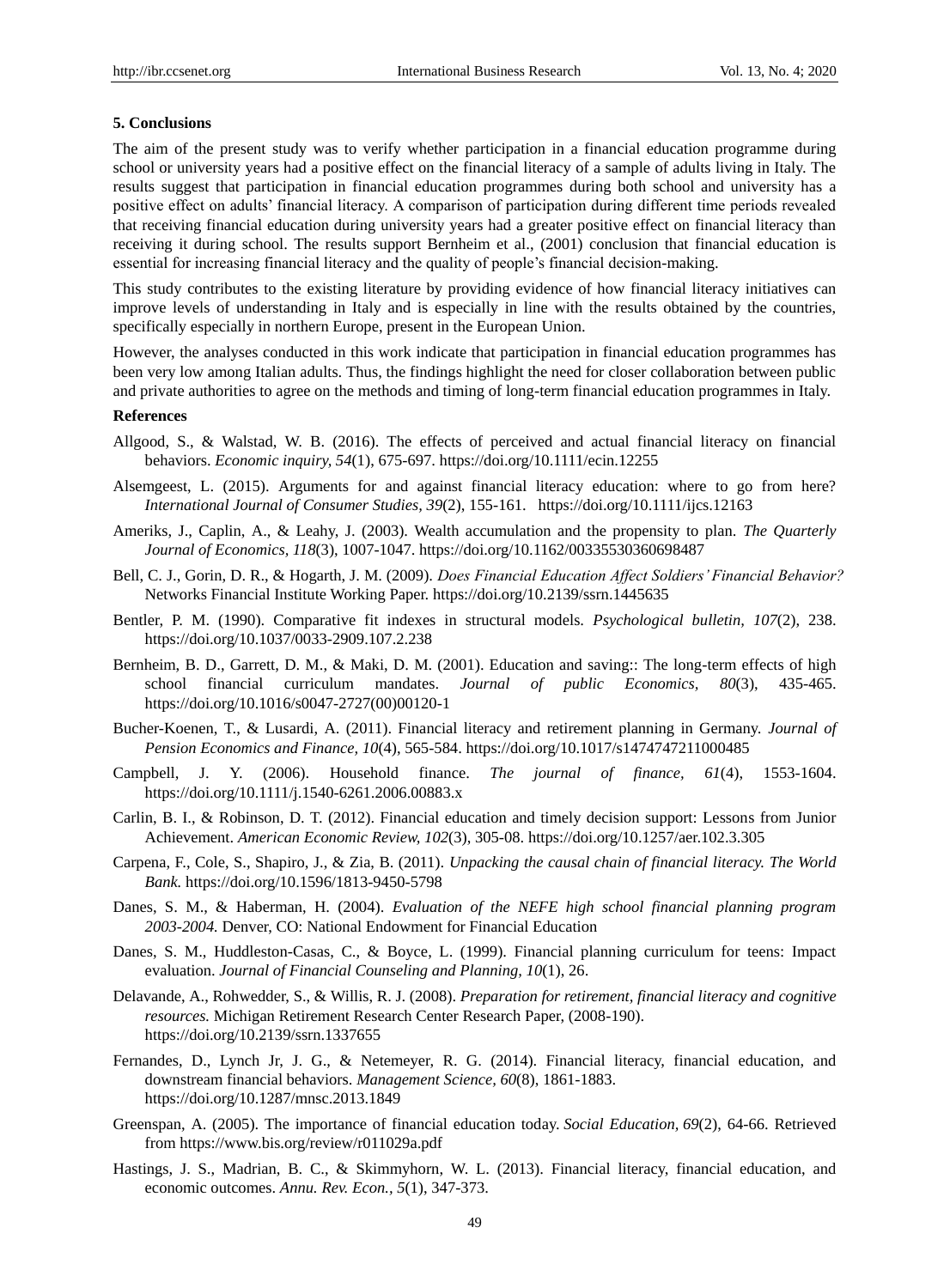https://doi.org/10.1146/annurev-economics-082312-125807

- Hastings, J., & Mitchell, O. S. (2020). How financial literacy and impatience shape retirement wealth and investment behaviors. *Journal of Pension Economics & Finance, 19*(1), 1-20. <https://doi.org/10.1017/s1474747218000227>
- Hilgert, M. A., Hogarth, J. M., & Beverly, S. G. (2003). Household financial management: The connection between knowledge and behavior. *Fed. Res. Bull., 89,* 309. Retrieved from <https://www.federalreserve.gov/pubs/bulletin/2003/0703lead.pdf>
- Hung, A., Parker, A., & Yoong, J. (2009). *Defining and Measuring Financial Literacy (No. WR-708)*. RAND Corporation. https://doi.org/10.2139/ssrn.1498674
- Jappelli, T., & Padula, M. (2015). Investment in financial literacy, social security, and portfolio choice. *Journal of Pension Economics & Finance, 14*(4), 369-411.<https://doi.org/10.1017/s1474747214000377>
- Klapper, L., Lusardi, A., & Van Oudheusden, P. (2015). *Financial Literacy Around the World: Insights from the S&P global finlit survey.* World Bank Development Research Group, 1-27. Retrieved from http://nzz-files-prod.s3-website-eu-west-1.amazonaws.com/files/1/8/1/2015-Finlit\_paper\_17\_F3\_SINGLES \_1.18658181.pdf
- Lührmann, M., Serra-Garcia, M., & Winter, J. (2015). Teaching teenagers in finance: does it work? *Journal of Banking & Finance, 54,* 160-174.<https://doi.org/10.1016/j.jbankfin.2014.11.009>
- Lusardi, A. (2004). *Saving and the effectiveness of financial education.* Pension Research Council WP2003-14. <https://doi.org/10.2139/ssrn.476022>
- Lusardi, A. (2008). Household saving behavior: The role of financial literacy, information, and financial education programs (No. w13824). *National Bureau of Economic Research.*  <https://doi.org/10.3386/w13824>
- Lusardi, A., & Mitchell, O. S. (2011). *Financial literacy and planning: Implications for retirement wellbeing* (No. w17078). National Bureau of Economic Research. https://doi.org/10.3386/w17078
- Lusardi, A., & Mitchell, O. S. (2014). The economic importance of financial literacy: Theory and evidence. *Journal of economic literature*, *52*(1), 5-44. https://doi.org/10.1257/jel.52.1.5
- Lusardi, A., & Mitchelli, O. S. (2007). Financial literacy and retirement preparedness: Evidence and implications for financial education. *Business economics*, *42*(1), 35-44. https://doi.org/10.2145/20070104
- Lusardi, A., & Tufano, P. (2015). Debt literacy, financial experiences, and overindebtedness. *Journal of Pension Economics & Finance*, *14*(4), 332-368. https://doi.org/10.1017/s1474747215000232
- Lyons, A. C. (2007). *Credit practices and financial education needs of Midwest college students.* Networks Financial Institute Working Paper, (2007-WP), 23.<https://doi.org/10.2139/ssrn.1060801>
- Lyons, A. C., Palmer, L., Jayaratne, K. S., & Scherpf, E. (2006). Are we making the grade? A national overview of financial education and program evaluation. *Journal of Consumer Affairs, 40*(2), 208-235. <https://doi.org/10.1111/j.1745-6606.2006.00056.x>
- Mandell, L., & Klein, L. S. (2009). The impact of financial literacy education on subsequent financial behavior. *Journal of Financial Counseling and Planning, 20*(1). Retrieved from <https://files.eric.ed.gov/fulltext/EJ859556.pdf>
- OECD (2014). *PISA 2012 Results: Students and Money (Volume VI): Financial Literacy Skills for the 21st Century. PISA.* OECD Publishing. Retrieved from <http://www.oecd.org/pisa/keyfindings/PISA-2012-results-volume-vi.pdf>
- OECD. (2005). *Improving Financial Literacy: Analysis of Issues and Policies.* Retrieved from [http://www.oecd.org/document/28/0,3343,en\\_2649\\_15251491\\_35802524\\_1\\_1\\_1\\_1,00.html](http://www.oecd.org/document/28/0,3343,en_2649_15251491_35802524_1_1_1_1,00.html)
- Stango, V., & Zinman, J. (2009). What do consumers really pay on their checking and credit card accounts? Explicit, implicit, and avoidable costs. *American Economic Review, 99*(2), 424-429. <https://doi.org/10.1257/aer.99.2.424>
- Stella, G. P., Filotto, U., & Cervellati, E. M. (2020). A proposal for a new financial literacy questionnaire. *International Journal of Business and Management, 15*(2). <https://doi.org/10.5539/ijbm.v15n2p34>
- Van Rooij, M. C., Lusardi, A., & Alessie, R. J. (2012). Financial literacy, retirement planning and household wealth. *The Economic Journal, 122*(560), 449-47. https://doi.org/10.1111/j.1468-0297.2012.02501.x